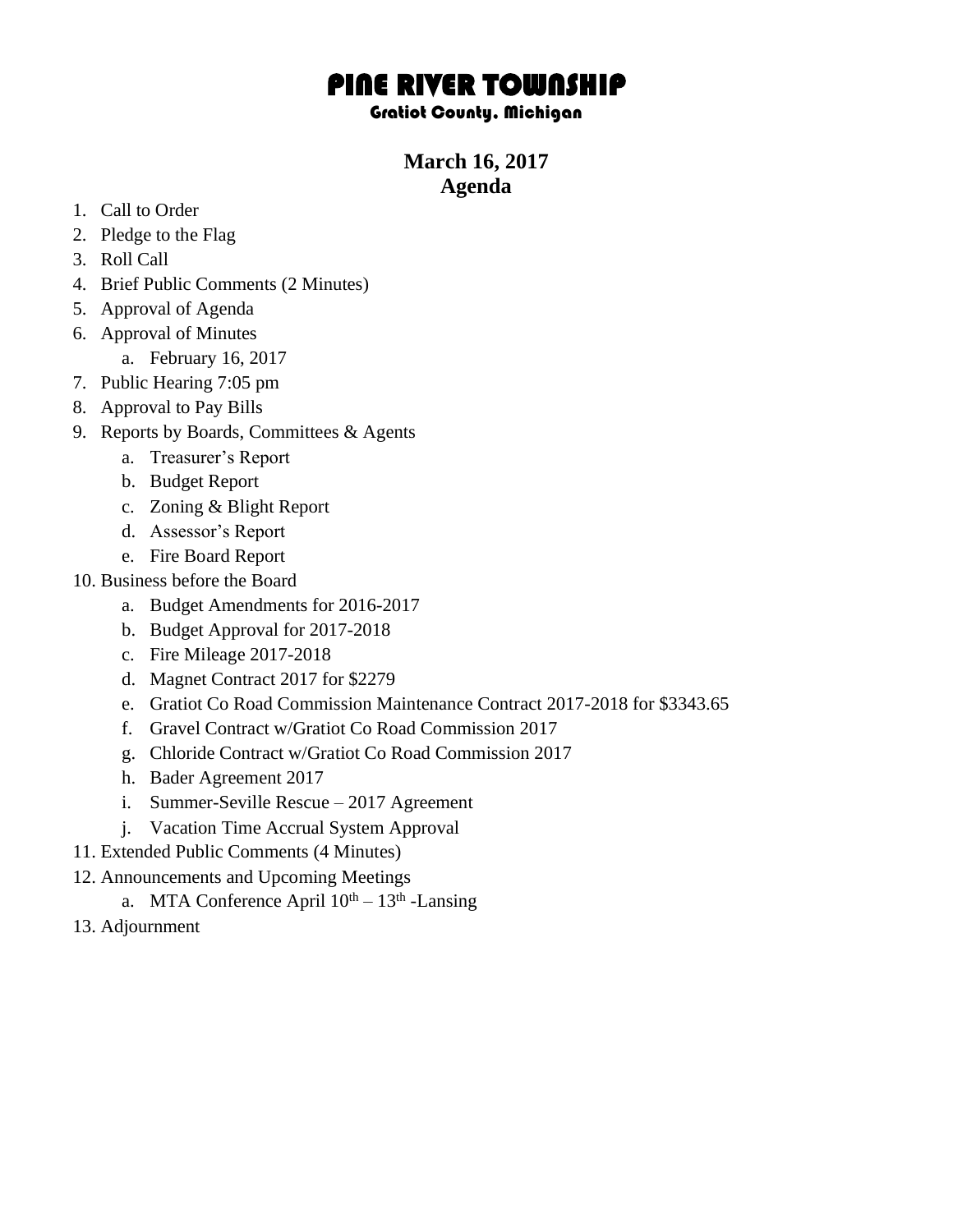## **MINUTES OF THE PINE RIVER TOWNSHIP BOARD MONTHLY MEETING MARCH 16, 2017**

- 1) The regular monthly meeting of the Pine River Township Board was called to order at 7:04 P.M. by Supervisor Beeson at the Township Hall.
- 2) Pledge the flag: The board and the public said the pledge to the flag.

3) Roll Call: Baker: present, Best: present, Moeggenborg: present, Beeson: present, Whitmore: present. (5) Board members present, (0) absent.

- 4) Brief Public comments (2 minutes): No comments, Jan Bunting present.
- 5) Approve the Agenda: Motion by Best: second by Baker: to approve the agenda as presented. All present board members approved. Motion carried 5-0.
- 6) Approve the Minutes:

Motion by Moeggenborg: second by Best: to approve the Regular Meeting Minutes of February 16, 2017. All present board members approved. Motion carried 5-0.

7) Public Hearing 7:05 P.M. Left open until 7:17 P.M. No comments offered.

8) Approval to Pay Bills:

Motion made by Moeggenborg: second by Best: to pay bills as presented in the amount of \$15,108.57. All present board members approved. Motion carried 5-0.

- 9) Reports by Boards, Committees & Agents
	- a) Treasurers Report Discussion: report placed on file.
	- b) Budget Report Discussion: report placed on file.
	- c) Zoning & Blight Officer Discussion: report placed on file; recommended to attend MTA Training.
	- d) Assessor Report Nothing to report.
	- e) Fire Services Discussion.
- 10) Business before the Board
	- a) Budget Amendments for 2016-2017

i) Discussion of budget amendments. A motion by Best was made to accept budget amendments as presented: second by Baker: to approve budget amendments for 2016-2017. All present board members approved. Motion carried 5-0.

b) Budget Approval for 2017-2018

i) Discussion was held. Motion made by Best: second by Baker: to approve the budget for 2017-2018. All present board members approved. Motion carried 5-0.

c) Fire Mileage 2017-2018

i) Discussion was held. Motion made by Best: second by Baker: to approve fire mileage for 2017- 2018 to be established at 1.75 mills, which makes the taxable value of all real property within Pine River Township an estimated \$76,884,250. All present board members approved. Motion carried 5-0.